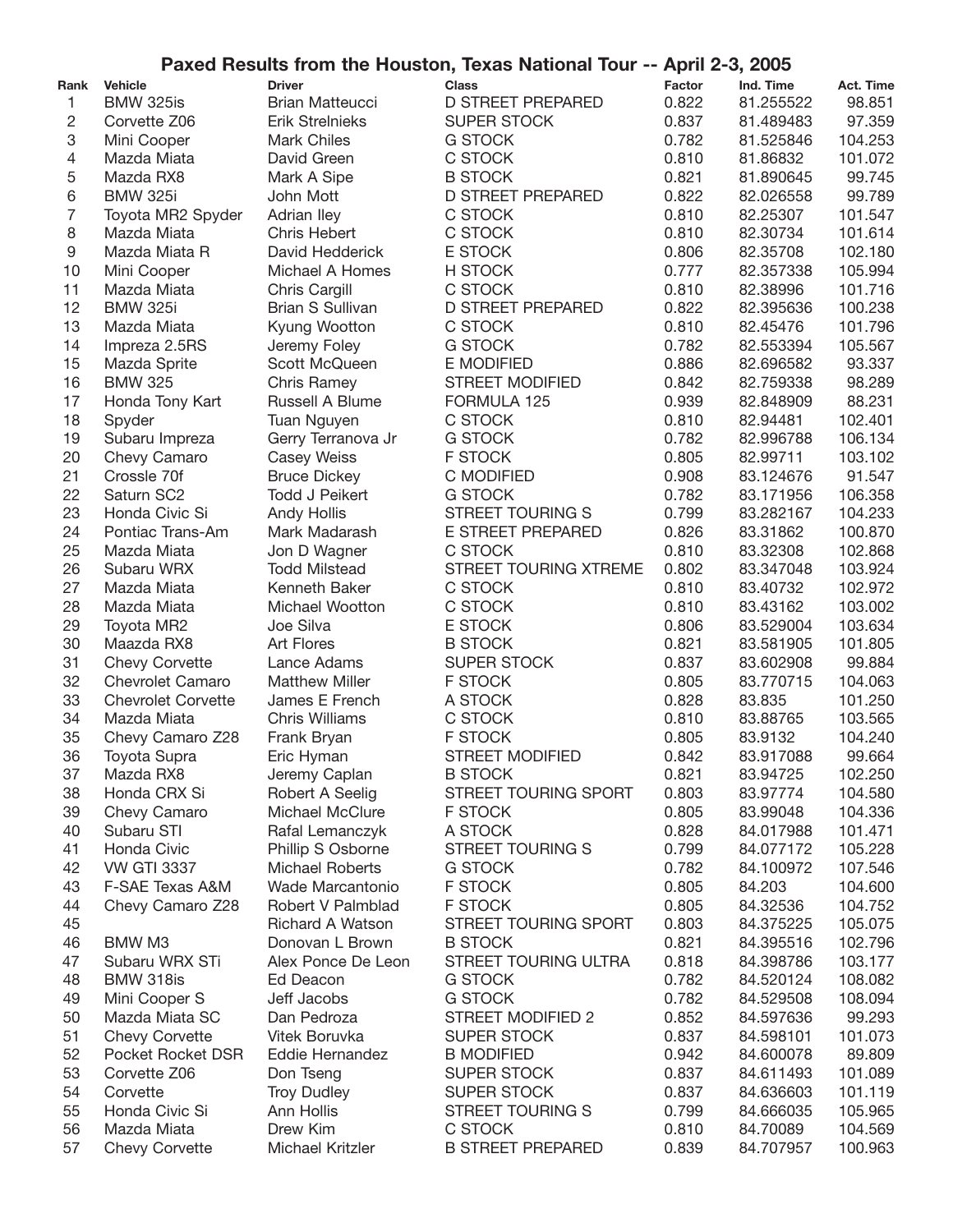| 58  | BMW M3                    | John Gamby                                | STREET TOURING XTREME    | 0.802 | 84.708844 | 105.622 |
|-----|---------------------------|-------------------------------------------|--------------------------|-------|-----------|---------|
| 59  | Nissan 350Z               | Jimmie Edrington                          | <b>B STOCK</b>           | 0.821 | 84.721453 | 103.193 |
| 60  | BMW M3                    | John Scheier                              | <b>STREET MODIFIED</b>   | 0.842 | 84.725408 | 100.624 |
| 61  | Subaru WRX STI            | David S Smith                             | STREET TOURING ULTRA     | 0.818 | 84.735802 | 103.589 |
| 62  | Dragon                    | Stuart Lee Lumpkin                        | <b>B MODIFIED</b>        | 0.942 | 85.079556 | 90.318  |
| 63  | Subaru WRX STI            | Tim Bergin                                | STREET TOURING ULTRA     | 0.818 | 85.101448 | 104.036 |
| 64  | Subaru WRX                | Martin Gremm                              | STREET TOURING XTREME    | 0.802 | 85.102626 | 106.113 |
| 65  | Chevrolet Camaro          | Gary L Hood                               | F STOCK                  | 0.805 | 85.118285 | 105.737 |
| 66  | Honda S2000               | Gregg A Lee                               | A STOCK                  | 0.828 | 85.165596 | 102.857 |
| 67  | Honda S2000               | <b>Steve Sucsy</b>                        | A STOCK                  | 0.828 | 85.165596 | 102.857 |
| 68  | Mazda Miata               | John K Baker                              | C STOCK                  | 0.810 | 85.17231  | 105.151 |
| 69  | Mazda Miata               | Steve Hudson                              | <b>D PREPARED</b>        | 0.844 | 85.175636 | 100.919 |
|     |                           |                                           |                          |       |           |         |
| 70  | <b>BMW 325e</b>           | Karter Bollmann                           | <b>D STREET PREPARED</b> | 0.822 | 85.299762 | 103.771 |
| 71  | Mazda RX8                 | Phil Weber                                | <b>B STOCK</b>           | 0.821 | 85.316678 | 103.918 |
| 72  | Mazda Miata               | Dunn Moore                                | C STOCK                  | 0.810 | 85.36185  | 105.385 |
| 73  | <b>Chevrolet Corvette</b> | Jesse Combs                               | <b>SUPER STOCK</b>       | 0.837 | 85.363956 | 101.988 |
| 74  | Toyota MR2                | Matt Lucas                                | E STOCK                  | 0.806 | 85.43197  | 105.995 |
| 75  | Honda S2000               | Roger Johnson                             | A STOCK                  | 0.828 | 85.554756 | 103.327 |
| 76  |                           | Richard L Tomlin                          | <b>D STREET PREPARED</b> | 0.822 | 85.568556 | 104.098 |
| 77  | Honda Civic               | Larry E Peak                              | H STOCK                  | 0.777 | 85.66425  | 110.250 |
| 78  | <b>Chevy Corvette</b>     | N C Bellamy                               | A STOCK                  | 0.828 | 85.676472 | 103.474 |
| 79  | Dragon                    | <b>Tommy Saunders</b>                     | <b>B MODIFIED</b>        | 0.942 | 85.70316  | 90.980  |
| 80  | Mini Cooper               | Vicki Pfaehler                            | H STOCK                  | 0.777 | 85.758267 | 110.371 |
| 81  | Lotus Elise               | <b>Brian Conners</b>                      | <b>STREET MODIFIED 2</b> | 0.852 | 85.80492  | 100.710 |
| 82  |                           | Perry E Simonds                           | <b>B MODIFIED</b>        | 0.942 | 85.898154 | 91.187  |
| 83  |                           | John Garcia                               | <b>B MODIFIED</b>        | 0.942 | 86.029092 | 91.326  |
| 84  |                           | Eric D Jones                              | <b>B STOCK</b>           | 0.821 | 86.164771 | 104.951 |
| 85  |                           | Corey Rueth                               | <b>SUPER STOCK</b>       | 0.837 | 86.235273 | 103.029 |
| 86  |                           | Michael L Gaudet Jr                       | <b>G STOCK</b>           | 0.782 | 86.284316 | 110.338 |
| 87  | Ford Mustang GT           | <b>Christopher Stokes</b>                 | STREET TOURING XTREME    | 0.802 | 86.297606 | 107.603 |
| 88  |                           | <b>Rick Bagnard</b>                       | <b>F STOCK</b>           | 0.805 | 86.33464  | 107.248 |
|     |                           |                                           |                          |       |           |         |
| 89  | Mazda Miata               | Scott D Bowman                            | C STOCK                  | 0.810 | 86.35977  | 106.617 |
| 90  |                           | Tom Holt                                  | F PREPARED               | 0.862 | 86.36809  | 100.195 |
| 91  | Honda Civic Si            | <b>Wayne Atkins</b>                       | <b>STREET TOURING S</b>  | 0.799 | 86.373498 | 108.102 |
| 92  | <b>Chevy Corvette</b>     | Stan Whitney                              | <b>B PREPARED</b>        | 0.861 | 86.406516 | 100.356 |
| 93  | <b>Chevy Corvette</b>     | Raymund Guerrero                          | <b>SUPER STOCK</b>       | 0.837 | 86.469633 | 103.309 |
| 94  | Honda Civic Si            | <b>Clifford Rosenberg</b>                 | STREET TOURING XTREME    | 0.802 | 86.502116 | 107.858 |
| 95  | Toyota MR2 Spyder         | John R LaRandeau                          | C STOCK                  | 0.810 | 86.51934  | 106.814 |
| 96  |                           | <b>Curtis Muncy</b>                       | A STOCK                  | 0.828 | 86.611284 | 104.603 |
| 97  |                           | Beth McClure-Strelnieks STREET MODIFIED 2 |                          | 0.852 | 86.672256 | 101.728 |
| 98  |                           | Karen Kraus                               | <b>STREET MODIFIED</b>   | 0.842 | 86.786624 | 103.072 |
| 99  | <b>Chevy Corvette</b>     | Jim Kritzler                              | <b>B STREET PREPARED</b> | 0.839 | 86.797067 | 103.453 |
| 100 | Mazda Miata               | Chip Maclaughlin                          | E STOCK                  | 0.806 | 86.921458 | 107.843 |
| 101 |                           | <b>Todd Farris</b>                        | C PREPARED               | 0.855 | 86.933835 | 101.677 |
| 102 |                           | Amita Achari                              | <b>B STOCK</b>           | 0.821 | 87.108921 | 106.101 |
| 103 |                           | <b>Travis W Rouse</b>                     | F PREPARED               | 0.862 | 87.117168 | 101.064 |
| 104 | <b>Chevrolet Corvette</b> | Carolyn Feigenspan                        | <b>SUPER STOCK</b>       | 0.837 | 87.1317   | 104.100 |
| 105 | <b>Chevrolet Corvette</b> | Robert H Neff                             | A STOCK                  | 0.828 | 87.291072 | 105.424 |
| 106 |                           | Robert D Snider                           | C MODIFIED               | 0.908 | 87.291488 | 96.136  |
| 107 | honda crx si              | Michelle Wyant-Seelig                     | STREET TOURING SPORT     | 0.803 | 87.333477 | 108.759 |
|     | Mazda Miata               |                                           |                          | 0.844 | 87.40042  |         |
| 108 |                           | Paula J Whitney                           | D PREPARED               |       |           | 103.555 |
| 109 | Mazda Miata               | Chung Ying                                | C STOCK                  | 0.810 | 87.44598  | 107.958 |
| 110 | Mazda Miata               | <b>Edward Harloe</b>                      | STREET TOURING SPORT     | 0.803 | 87.500501 | 108.967 |
| 111 | Acura Integra GS-R        | Martin Truemper                           | <b>STREET TOURING S</b>  | 0.799 | 87.736592 | 109.808 |
| 112 | Honda Del Sol             | <b>Brianne Corn</b>                       | <b>G STOCK</b>           | 0.782 | 87.780282 | 112.251 |
| 113 | <b>Chevy Corvette</b>     | Joe Woodhead                              | <b>STREET MODIFIED 2</b> | 0.852 | 87.882096 | 103.148 |
| 114 |                           | Eric Jonasch                              | H STOCK                  | 0.777 | 87.882585 | 113.105 |
| 115 | Subaru Impreza Sti        | Kent Carter                               | A STOCK                  | 0.828 | 87.92946  | 106.195 |
| 116 | Mazda Miata               | Abe Potter                                | C STREET PREPARED        | 0.838 | 87.946424 | 104.948 |
| 117 |                           | Denny Feigenspan                          | <b>SUPER STOCK</b>       | 0.837 | 87.976233 | 105.109 |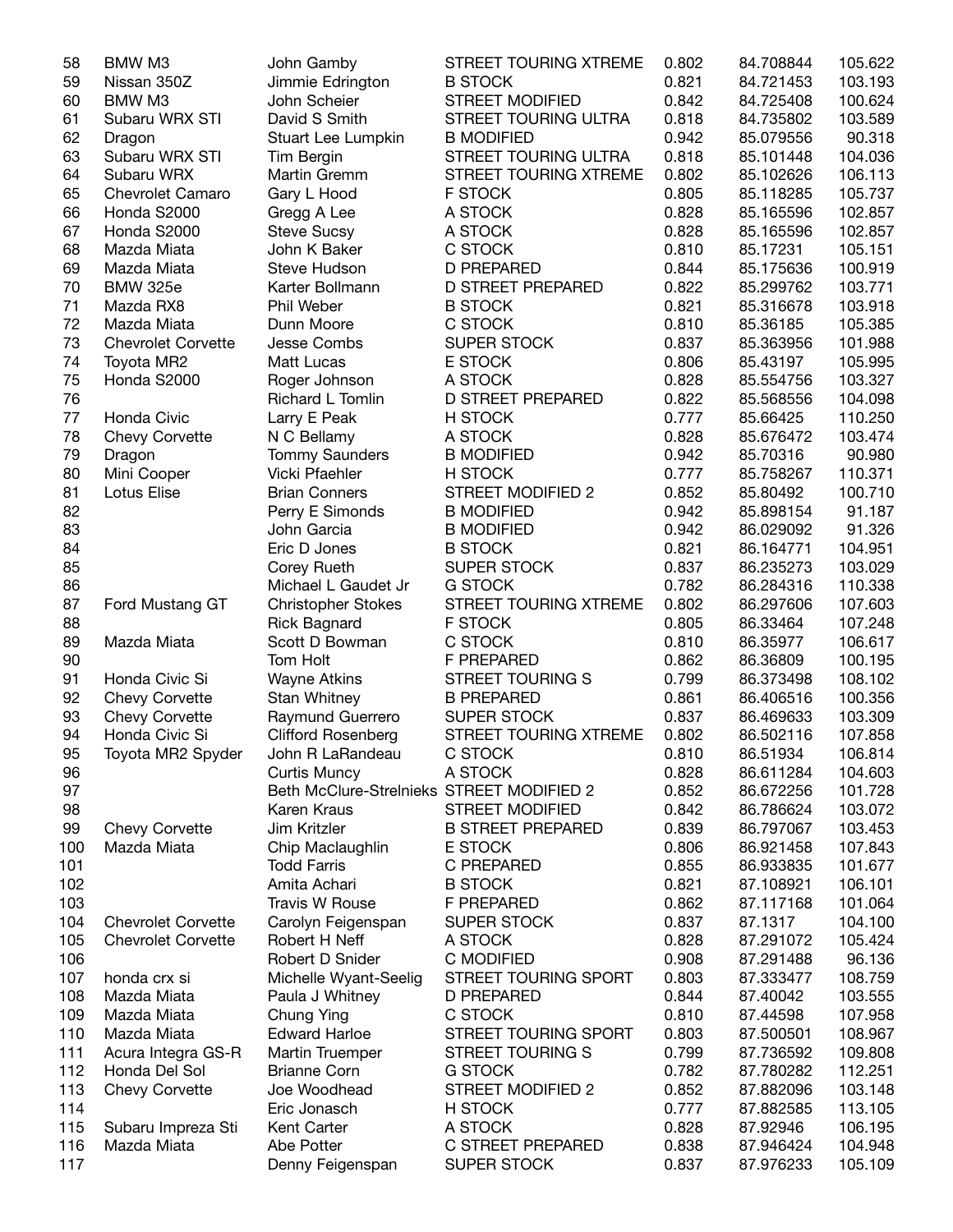| 118 |                         | Jon Etkins                  | F PREPARED               | 0.862 | 88.051576 | 102.148 |
|-----|-------------------------|-----------------------------|--------------------------|-------|-----------|---------|
| 119 | Subaru WRX STi          | Paul Magyar                 | STREET TOURING ULTRA     | 0.818 | 88.096964 | 107.698 |
| 120 |                         | Andrew VanderPloeg          | STREET TOURING XTREME    | 0.802 | 88.146216 | 109.908 |
| 121 |                         | David A Duxbury             | E STOCK                  | 0.806 | 88.15222  | 109.370 |
| 122 | Mazda Miata             | Matt Lawrence               | C STREET PREPARED        | 0.838 | 88.1995   | 105.250 |
| 123 |                         | Carter Taylor               | C STOCK                  | 0.810 | 88.30053  | 109.013 |
| 124 |                         | Jeff Stroh                  | C PREPARED               | 0.855 | 88.3557   | 103.340 |
| 125 |                         | Jimmie L Stewart            | E STOCK                  | 0.806 | 88.384348 | 109.658 |
| 126 |                         | Donald Gutierrez            | STREET TOURING XTREME    | 0.802 | 88.40045  | 110.225 |
| 127 | Pontiac Trans AM        | <b>Matthew Patterson</b>    | E STREET PREPARED        | 0.826 | 88.41917  | 107.045 |
| 128 | <b>Chevrolet Camaro</b> | Chad Kuboviak               | <b>F STOCK</b>           | 0.805 | 88.515385 | 109.957 |
|     |                         |                             |                          |       |           |         |
| 129 | Dodge Dakota            | Jayson Woodruff             | E STREET PREPARED        | 0.826 | 88.564546 | 107.221 |
| 130 |                         | Zack Barnes                 | <b>STREET TOURING S</b>  | 0.799 | 88.575542 | 110.858 |
| 131 | Subaru WRX              | <b>Clint Wesly Williams</b> | STREET TOURING XTREME    | 0.802 | 88.62501  | 110.505 |
| 132 | Mazda Miata             | Greg Ward                   | C STREET PREPARED        | 0.838 | 88.687216 | 105.832 |
| 133 |                         | Andrew T Snider             | C MODIFIED               | 0.908 | 88.904096 | 97.912  |
| 134 | Porsche Boxter S        | Doug Maxcy                  | A STOCK                  | 0.828 | 88.909812 | 107.379 |
| 135 | Mazda Miata             | Paul W Story, IV            | E STOCK                  | 0.806 | 88.952578 | 110.363 |
| 136 | <b>Toyota Supra</b>     | Laurie Hyman                | <b>STREET MODIFIED</b>   | 0.842 | 89.017082 | 105.721 |
| 137 | Datsun Roadster         | <b>Andy Cost</b>            | E MODIFIED               | 0.886 | 89.21134  | 100.690 |
| 138 | Toyota MR2              | William A Rinne             | E STOCK                  | 0.806 | 89.255634 | 110.739 |
| 139 | Ford Mustang Cobra      | <b>Rich Horton</b>          | E STREET PREPARED        | 0.826 | 89.304642 | 108.117 |
| 140 | Pontiac Trans Am        | Kurt A Janish               | C PREPARED               | 0.855 | 89.35605  | 104.510 |
| 141 | <b>Chevy Corvette</b>   | Su Brude                    | <b>B PREPARED</b>        | 0.861 | 89.377827 | 103.807 |
| 142 | Ford Mustang GT         | John Allan Anthony          | <b>F STOCK</b>           | 0.805 | 89.39686  | 111.052 |
| 143 | Mini Cooper             | <b>Richard Rivenes</b>      | H STOCK                  | 0.777 | 89.534487 | 115.231 |
| 144 | Ford Mustang            | Doug Wille                  | C PREPARED               | 0.855 | 89.66556  | 104.872 |
| 145 |                         | Benjamin Ongoco             | <b>STREET MODIFIED</b>   | 0.842 | 89.752148 | 106.594 |
| 146 | Honda Civic Si          | Mindi D Cross               | STREET TOURING XTREME    | 0.802 | 89.815178 | 111.989 |
| 147 | Mazda Miata             | David Bell                  | C STREET PREPARED        | 0.838 | 89.926618 | 107.311 |
|     |                         |                             |                          |       |           |         |
| 148 | Honda S2000             | Vonda Muncy                 | A STOCK                  | 0.828 | 89.932392 | 108.614 |
| 149 | Mazda Miata             | Mimi Kim                    | C STREET PREPARED        | 0.838 | 89.974384 | 107.368 |
| 150 | Mazda Miata             | Sierra Danielle Pedroza     | <b>STREET MODIFIED 2</b> | 0.852 | 90.17994  | 105.845 |
| 151 | Spyder                  | Saba-Ann Commerford         | C STOCK                  | 0.810 | 90.21051  | 111.371 |
| 152 | Ford Mustang Cobra      | Dean J. Gagnon              | E STREET PREPARED        | 0.826 | 90.490778 | 109.553 |
| 153 |                         | Connie Hudson               | <b>SUPER STOCK</b>       | 0.837 | 90.68895  | 108.350 |
| 154 | Ford Mustang GT         | Anthony Espinosa            | C PREPARED               | 0.855 | 90.694125 | 106.075 |
| 155 |                         | Iven Dudley                 | <b>SUPER STOCK</b>       | 0.837 | 90.808641 | 108.493 |
| 156 |                         | <b>Rick Martinez</b>        | F PREPARED               | 0.862 | 90.848766 | 105.393 |
| 157 | Subaru WRX              | Henry Lin                   | STREET TOURING ULTRA     | 0.818 | 90.917428 | 111.146 |
| 158 | Porsche Boxster         | Michael Lassiter            | A STREET PREPARED        | 0.850 | 91.1251   | 107.206 |
| 159 | Mazda Miata             | Jason Gibson                | C STREET PREPARED        | 0.838 | 91.229708 | 108.866 |
| 160 |                         | Jane Willis                 | <b>B MODIFIED</b>        | 0.942 | 91.247772 | 96.866  |
| 161 | Porsche Boxster         | James D Hedderick           | A STREET PREPARED        | 0.850 | 91.4141   | 107.546 |
| 162 |                         | <b>Leland Burns</b>         | <b>D PREPARED</b>        | 0.844 | 91.673592 | 108.618 |
| 163 |                         | Mindy Cooper                | <b>STREET TOURING S</b>  | 0.799 | 91.756361 | 114.839 |
| 164 |                         | <b>Brian Majul</b>          | <b>STREET MODIFIED</b>   | 0.842 | 92.032284 | 109.302 |
| 165 | Ford Mustang            | Alan Bartling               | C PREPARED               | 0.855 | 92.356245 | 108.019 |
| 166 |                         | Terry L Cost                | <b>E MODIFIED</b>        | 0.886 | 92.53827  | 104.445 |
|     |                         |                             |                          |       | 93.033356 |         |
| 167 | Mazda Miata             | Jeffrey W Brough            | E STOCK                  | 0.806 |           | 115.426 |
| 168 | Ford Mustang            | Richard A Horton            | E STREET PREPARED        | 0.826 | 93.1315   | 112.750 |
| 169 |                         | <b>Cheryl Burns</b>         | <b>D PREPARED</b>        | 0.844 | 93.235836 | 110.469 |
| 170 |                         | Art Martinez                | C PREPARED               | 0.855 | 93.28221  | 109.102 |
| 171 | Pontiac Firebird        | <b>Arthur Beaird</b>        | C PREPARED               | 0.855 | 93.825135 | 109.737 |
| 172 | Pontiac Firebird        | Barbara Beaird              | C PREPARED               | 0.855 | 93.831975 | 109.745 |
| 173 | Mazda Miata             | Phillip A Sullivan          | C STREET PREPARED        | 0.838 | 93.926392 | 112.084 |
| 174 | Mazda Miata             | Sheryl C Bergeron           | C STOCK                  | 0.810 | 93.97296  | 116.016 |
| 175 |                         | Robert Horton               | A STOCK                  | 0.828 | 94.04424  | 113.580 |
| 176 | Subaru Impreza Sti      | Diane Carter                | A STOCK                  | 0.828 | 94.083156 | 113.627 |
| 177 | BMW M3                  | Peter C Fry                 | A STOCK                  | 0.828 | 94.444164 | 114.063 |